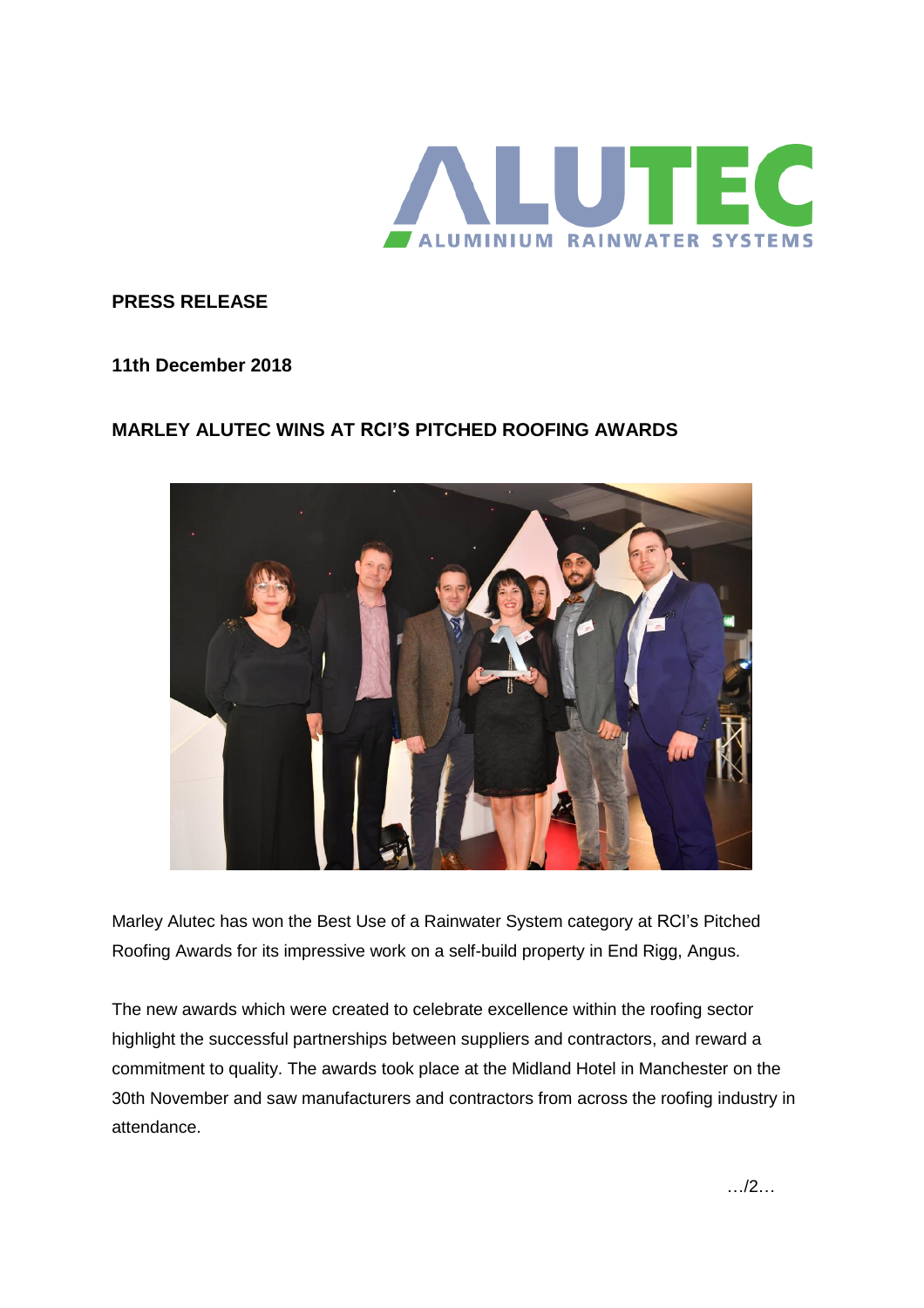Marley Alutec won the Best Use of a Rainwater System for work on a 500 square metre selfbuild property at End Rigg, Angus, which incorporated a curved roofline and a section of guttering with a positive gradient to accommodate the front entrance.

Marley Alutec's technical team rose to the challenge and provided its Evolve Deepflow guttering in a unique sequence of straight 600mm segments and angles to create a seamless sweeping curve. Manufactured from marine grade aluminium, the Evolve system is virtually maintenance free with a life expectancy of 50 years or more.

David Maxwell, Managing Director of George Martin Builders and owner of the property required a rainwater system that was high strength and durable, due to the heavy snowfall experienced in the region. David explained: "From experience, I knew that Alutec's products, despite being exceptionally lightweight, were robust enough to withstand the Scottish elements."



*The winning entry: self-build property at End Rigg, Angus*

Judges at the Pitched Roofing Awards commented, "You don't see this type of roof very often, and the way in which the guttering was used on this project was very complex because of the size of the roof.

"Overall, the way in which the team tackled the drainage system was very clever, and architecturally it looks excellent."

Nick Glover, Head of Sales and Marketing at Marley Alutec said, "We're incredibly proud of the project at End Rigg, and the award win acknowledges the hard work and collaboration between ourselves and David.